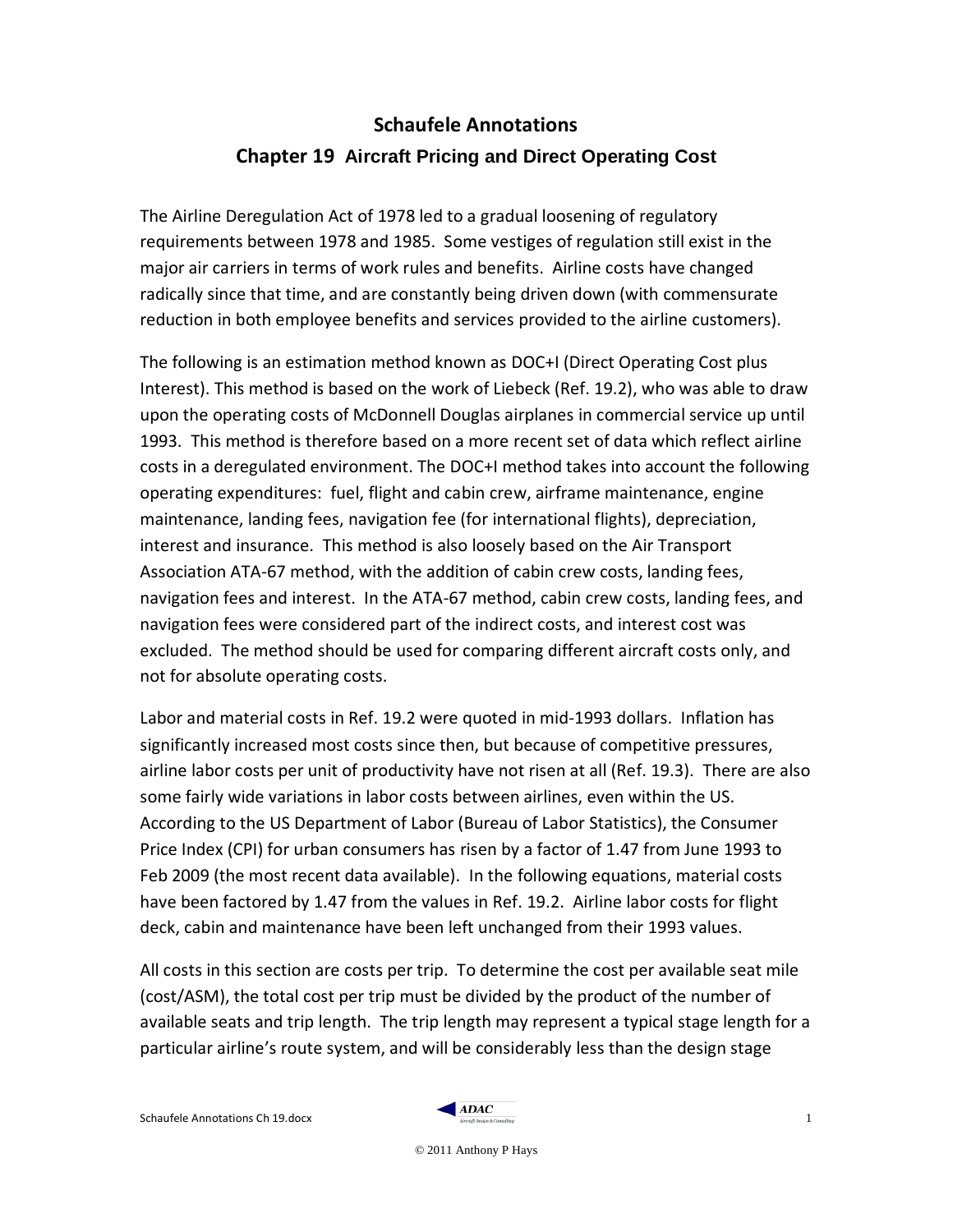length. "Available seats" normally means the total number of passenger seats on the airplane, but on international flights some seats may be set aside for cabin crew, or, at the limit of the airplane range, the number of seats available may be less than the total number of seats in order not to exceed airplane gross weight limits (although this is unlikely to occur for a typical stage length).

Airplane maximum takeoff gross weight, engine weight, and fuel weight can be calculated from methods in Raymer.

# **Block Time**

A parameter that appears in many cost equations is the block time, which is the time between removing the nosewheel blocks at the departure airport and adding the blocks at the destination airport. The procedure for calculating this time in Ref. 19.1, as recommended by Raymer, contains several variables which are difficult to calculate at the conceptual design stage.

A simple relationship can be established relating the block times (which are the basis for calculating flight crew pay) as listed on a major US air carrier's crew scheduling sheets with great circle distances between airports. Twenty five airport pairs were selected with distances varying from 205 to 6507 nmi. The relationship derived from this analysis is

$$
T_{block} = 0.0021 \times D + 0.94 \tag{19.1}
$$

where

 $T_{block}$  = block time [hr]

*D* = great circle distance [nmi].

The  $R^2$  correlation is 0.99, which is quite adequate for these studies.

# **Fuel**

$$
Fuel \cos t = \frac{W_f}{\rho_f} \times C_f \tag{19.2}
$$

where

 $W_f$  = mission block fuel weight (excluding reserves) [lb]

 $Schautelle$  Annotations Ch 19.docx  $\overbrace{2}$ 



© 2011 Anthony P Hays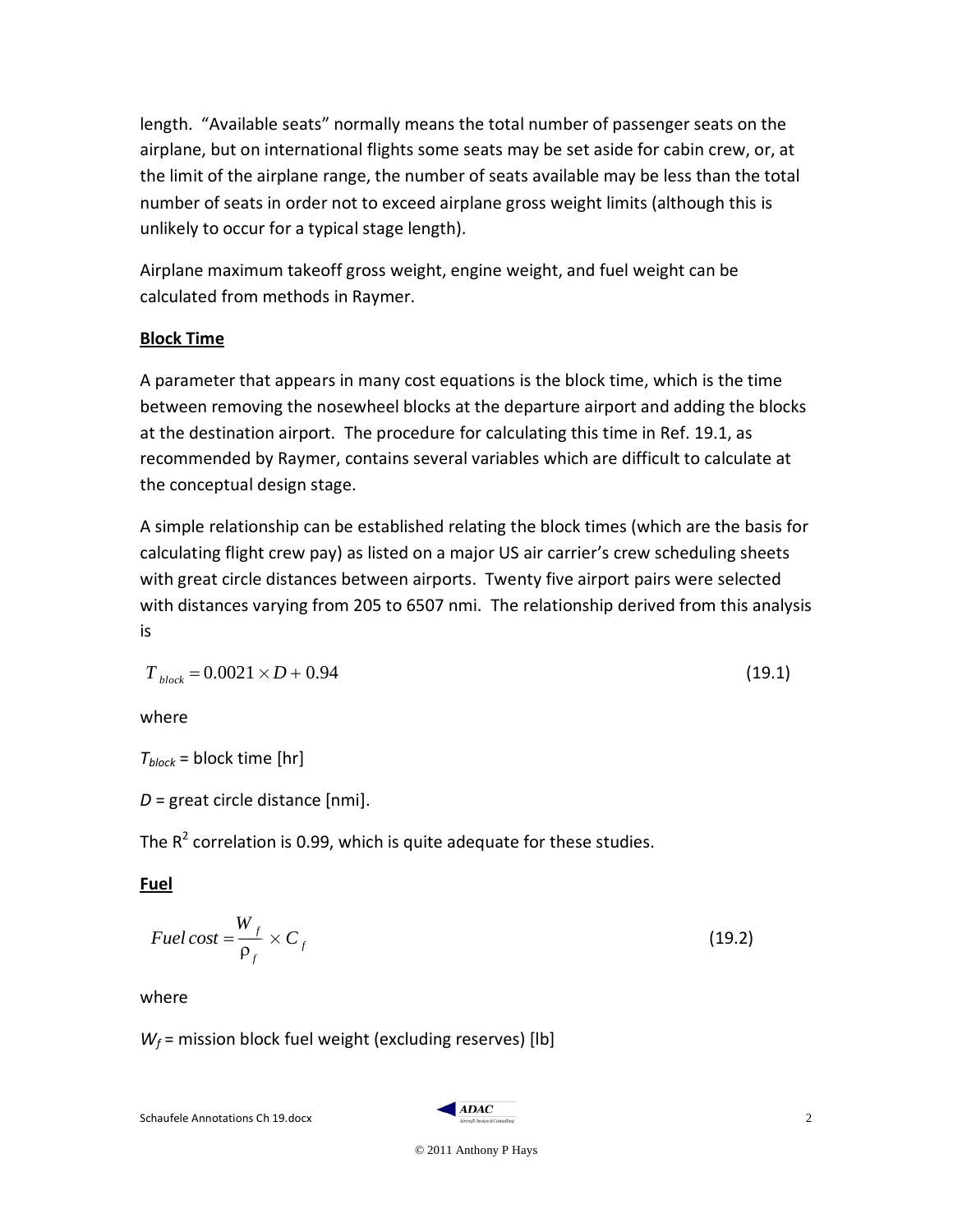- $\rho_f$  = fuel density [lb/gal]. Use 6.7 lb/gal.
- $C_f$  = fuel cost [\$/gal]. This is the great unknown. As of April 2009, the price was about \$1.46/gal, and current prices may be found from the IATA website [http://www.iata.org/whatwedo/economics/fuel\\_monitor/index.htm.](http://www.iata.org/whatwedo/economics/fuel_monitor/index.htm)

# **Flight Deck Crew and Cabin Crew**

The flight deck crew comprises the captain, first officer, and (for older airplanes such as the B-727) the flight engineer. Long distance flights (such as those across the Pacific) may also carry an extra flight deck crew member so that pilots can take a break.

$$
Flight deck crew cost = T_{block} \times N_{fc} \times \left(C_{fc} + 0.532 \times \frac{W_{to}}{1000}\right) \times F_i
$$
\n(19.3)

where

 $N_{fc}$  = number of flight deck crew (usually two, but three for older airplanes such as the B-727, and for transpacific flights).

 $C_{fc}$  = base flight deck crew cost of \$440/hr.

*Wto* = Maximum takeoff gross weight [lb]

 $F_i$  = International salary premium (=1 for domestic, =1.1 for international flights)

The cabin crew are the flight attendants, whose costs are calculated as:

Cabin crew cost = 
$$
T_{block} \times N_{cc} \times C_{cc}
$$
 (19.4)

where

*Ncc* = number of cabin crew, which for airplanes above 100 seats is

$$
2 + \frac{(Number of passenger seats) - 100}{50}
$$

If the airplane has less than 100 passenger seats, refer to FAR Part 121.391(a). This is a minimum set by the FAA, and historically airlines have flown with more than the minimum, especially on international flights. Currently, airlines set the cabin staffing to the FAR minimum, or close to it.

 $Schautelle$  Annotations Ch 19.docx  $\overline{3}$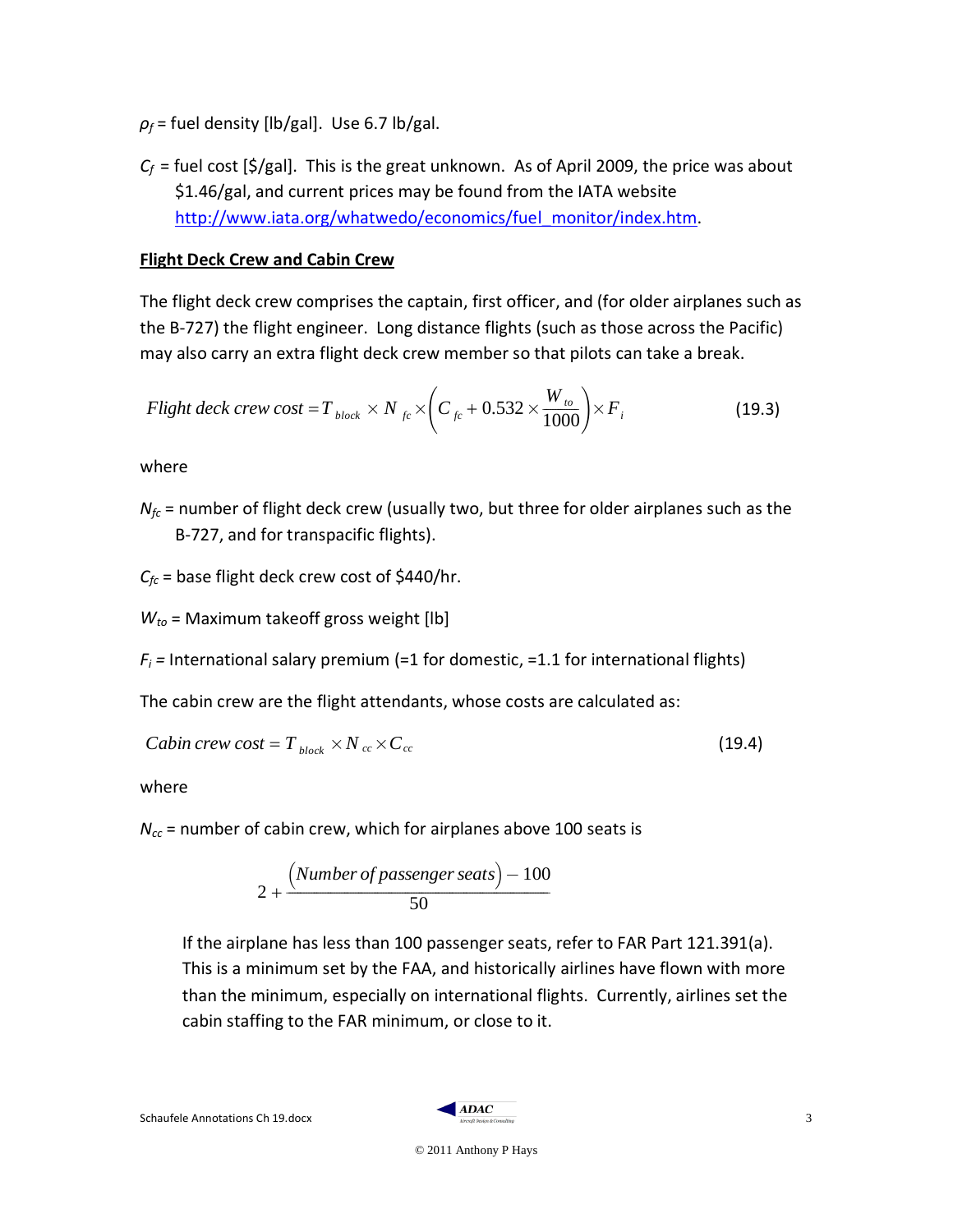$C_{cc}$  = base cabin crew cost of \$60/hr for domestic flights and \$78/hr for international flights.

Note that these labor costs include all indirect costs, including employee benefits (pension, health care, etc), accommodation and some meals when away from home.

# *Total Flight Crew Cost*

The total flight crew cost is the sum of the flight deck crew (Eq. (19.3)) and cabin crew (Eq. (19.4)).

# **Airframe Maintenance**

Cost of airframe maintenance is broken down into three parts: labor, materials, and burden.

# *Airframe Maintenance Labor*

Labor and material costs are based on an historical curve fit developed by Liebeck. Note that each cost equation consists of two parts, one a function of the trip time in block hours, and the other which is independent of the block time. The first part represents the wear and tear of the airplane in flight, and the second part represents the cost of takeoff, climb, descent and landing.

*Airframe maintenance labor cost*

$$
= \left(\left(1.26 + 1.774 \times \left(\frac{W_{airframe}}{10^5}\right) - 0.1071 \times \left(\frac{W_{airframe}}{10^5}\right)^2\right) \times T_{block} + \left(1.614 + 0.7227 \times \left(\frac{W_{airframe}}{10^5}\right) + 0.1204 \times \left(\frac{W_{airframe}}{10^5}\right)^2\right)\right) \times C_{ml}
$$
\n(19.5)

where

*Wairframe* = *Wempty* – (dry weight of all engines) [lb].

*Cml* = Direct maintenance labor cost of \$25/hr.

 $Schautelle$  Annotations Ch 19.docx  $4 \frac{ADAC}{4}$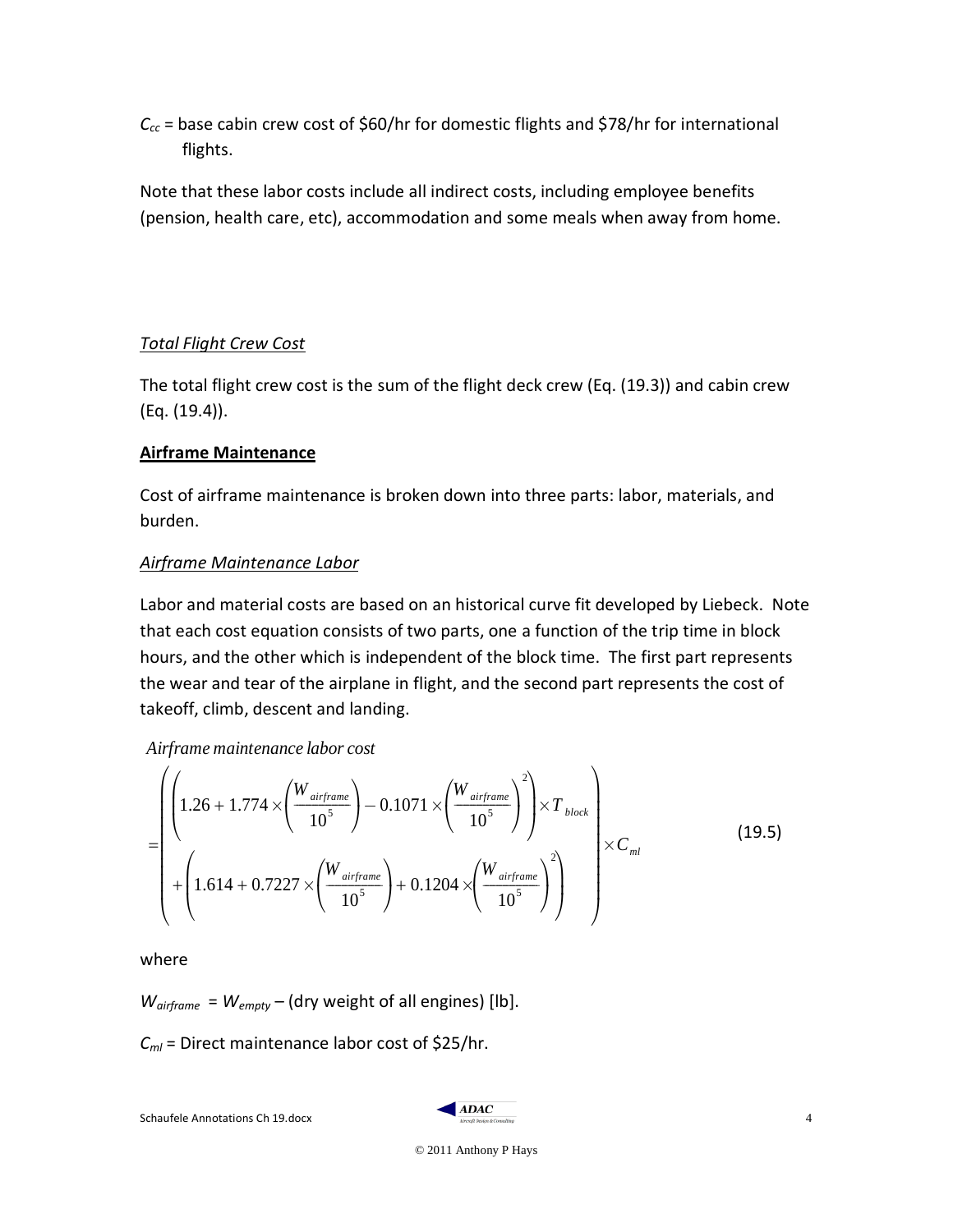### *Airframe Maintenance Materials*

*Airframe maintenance material cost*

$$
= \left(\left(12.39 + 29.8 \times \left(\frac{W_{airframe}}{10^5}\right) + 0.1806 \times \left(\frac{W_{airframe}}{10^5}\right)^2\right) \times T_{block}\right) \times T_{block}\n+\left(15.2 + 97.33 \times \left(\frac{W_{airframe}}{10^5}\right) - 2.862 \times \left(\frac{W_{airframe}}{10^5}\right)^2\right)\n\right) \times 1.47
$$
\n(19.6)

### *Airframe Applied Maintenance Burden*

*Applied Maintenance Burden* = 
$$
2 \times Airframe Labor Cost
$$
 (19.7)

This is a catchall factor that includes the indirect portion of maintenance labor costs, and the cost of taking the airplane out of service.

### *Total Airframe Maintenance Cost*

The total airframe maintenance cost is therefore the sum of Eq. (19.5), (19.6) and (19.7).

#### **Engine Maintenance**

As for the airframe, engine costs are split into labor, materials, and burden.

*Engine Maintenance Labor Cost*

$$
Engineering maintenance labor cost = \left(0.645 + \left(\frac{0.05 \times F_n}{N_e \times 10^4}\right) \times \left(0.566 + \frac{0.434}{T_{block}}\right)\right) \times T_{block} \times N_e \times C_{ml}
$$

 $(19.8)$ 

where

 $F_n$  = Total net thrust at SLS for all engines [lb]

*Ne* = Number of engines

 $S$ chaufele Annotations Ch 19.docx  $\overline{S}$ 

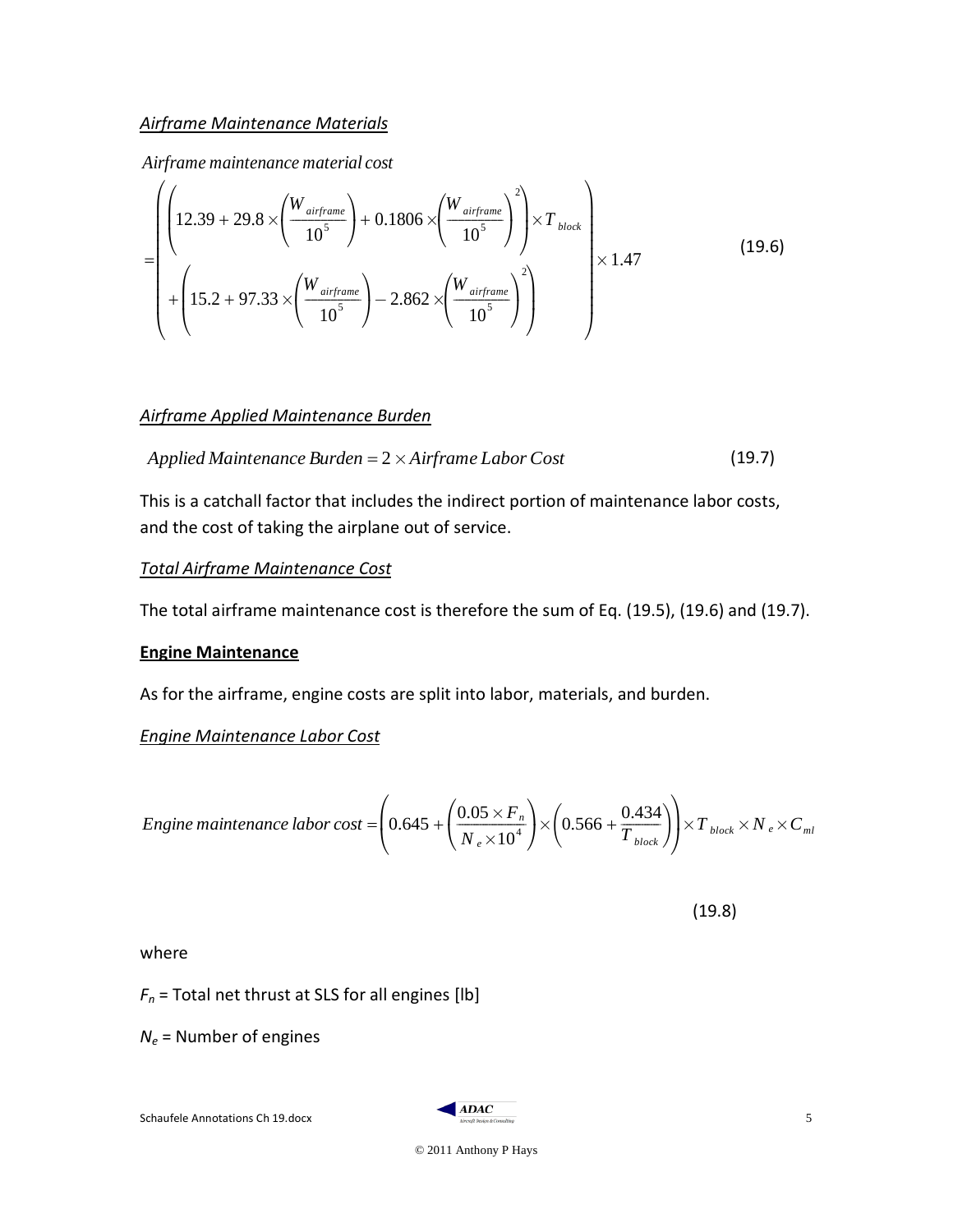*Engine Maintenance Material Cost*

$$
Engineering maintenance material cost = \left(25 + \left(\frac{0.05 \times F_n}{N_e \times 10^4}\right) \times \left(0.62 + \frac{0.38}{T_{block}}\right)\right) \times T_{block} \times N_e \times 1.47
$$

 $(19.9)$ 

# *Engine Maintenance Burden*

Applied maintenance burden =  $2 \times$  *Engine maintenance labor cost* (19.10)

### *Total Engine Maintenance Cost*

The total engine maintenance cost is the sum of Eq. (19.8), (19.9) and (19.10).

### **Landing Fee**

The landing fee is based on the maximum landing weight for domestic operations, or maximum takeoff gross weight for international operations. They may vary significantly in Europe, with possible additional fees such as for  $NO<sub>x</sub>$  emissions or community noise, which are not included in this method.

*Domestic Landing fee = C<sub>land</sub> × 
$$
\left(\frac{W_{ml}}{1000}\right)
$$
 or (19.11)  
*International landing fee = C<sub>land</sub> ×  $\left(\frac{W_{to}}{1000}\right)$** 

where

*Cland* = landing fee coefficient, which is \$2.20 for domestic operations or \$6.25 for international operations.

*Wml =* maximum landing weight.

### **Navigation Fee**

The navigation fee is based on the first 500 nm of a trip and the maximum takeoff gross weight of the aircraft, and applies to international flights only.

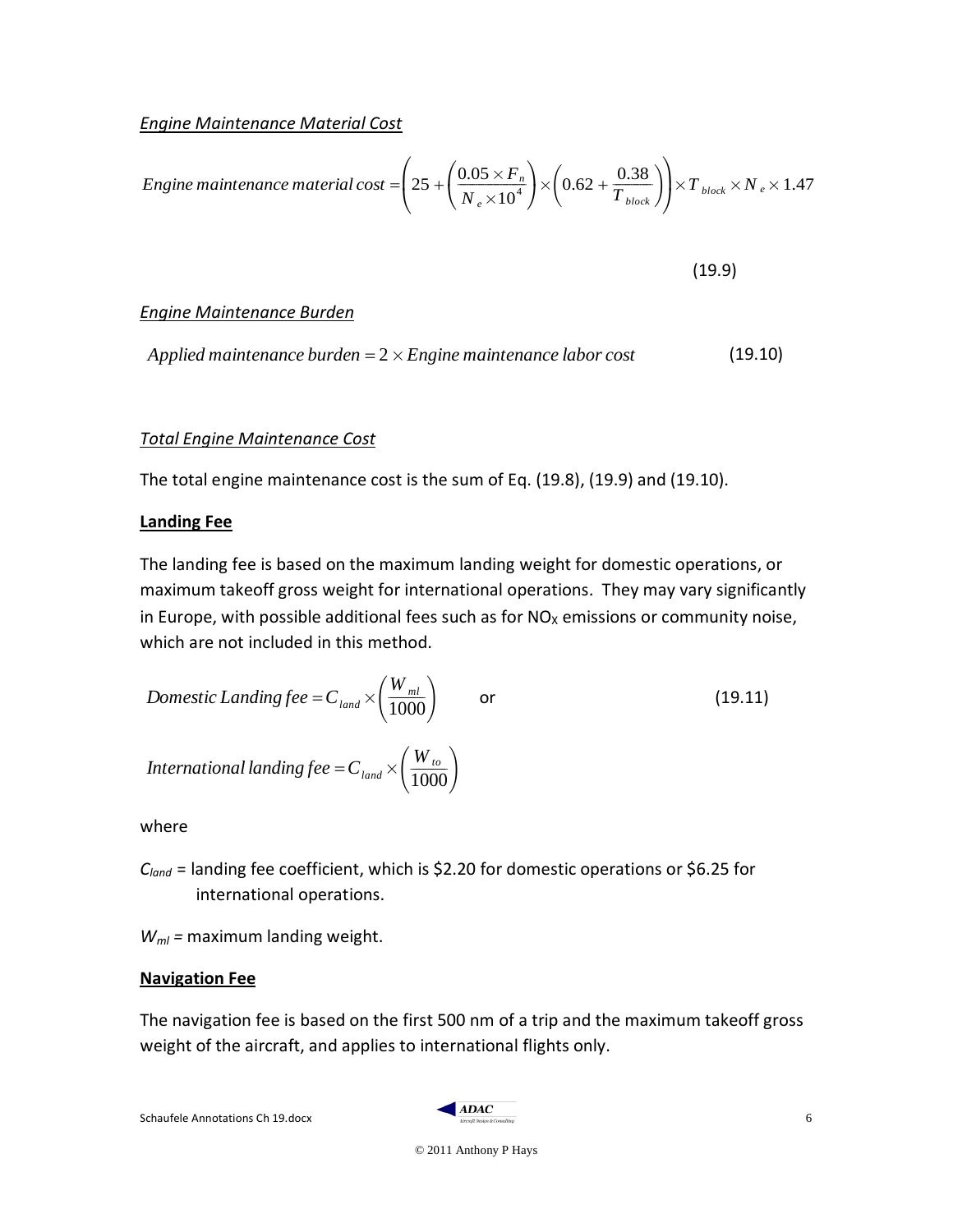$$
Navigation fee = C_{nav} \times 500 \, nm \times \sqrt{\frac{W_{to}}{1000}}
$$
\n(19.12)

*Cnav* = navigation fee coefficient, can be assumed to be \$0.20.

### **Depreciation, Interest, and Insurance**

#### *Depreciation*

For all of the following equations, the total airframe and engine costs must be known. These can be found using methods in Raymer Sections 18.2 – 18.4. Alternatively, the methods in Ref. 2 may be used, with suitable correction for inflation.

$$
Depreciation per year = (1 - R) \times \left( \left( \frac{C_{af}}{P_{af}} \right) + S_{af} \times \left( \frac{C_{af}}{P_{af}} \right) \right) + \left( \frac{C_e}{P_e} \right) + S_e \times \left( \frac{C_e}{P_e} \right)
$$
\n(19.13)

where

*R* = Residual fraction for airframe and airframe spares (normally 0.1)

$$
C_{of}
$$
 = Airframe cost [\$]. This may be derived from Raymer Eq. (18.9) as  

$$
\frac{H_E R_E + H_T R_T + H_M R_M + H_Q R_Q + C_D + C_F + C_M + C_{avionics}}{Q}
$$

The variable definitions and values are given in Raymer, but labor rates must be updated from 1999 dollars to 2009 dollars by the ratio of the CPI in 2009 to that in 1999.

- *Paf* = Airframe life (Liebeck assumes 15 years, but 20 to 25 years is not unusual)
- *Saf* = Airframe spares (assume 0.06 × airframe cost)
- *Ce* = Engine cost [\$] (If actual cost is not available, use *Ceng* from Raymer Eq. 18.8 multiplied by the number of engines, and factored by the ratio of the CPI in 2009 to that in 1999)
- *Pe* = Engine life (Liebeck assumes 15 years)
- *Se* = Engine spares (assume 0.23 × engine cost)

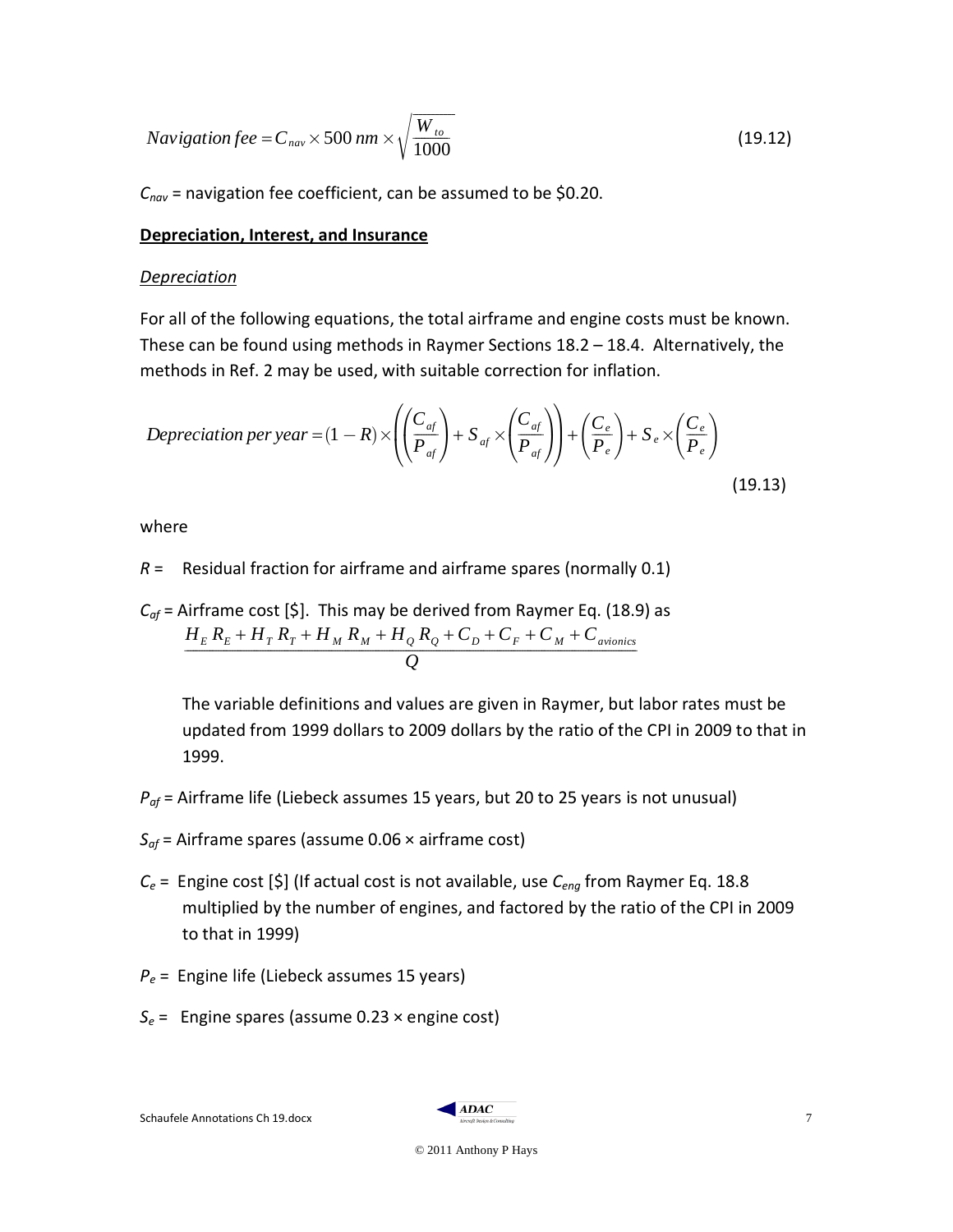The cost of depreciation per trip is

*Depreciation per trip* =  $\frac{Depreciation\,per\,year}{Tips\,per\,year}$  (19.14)

Liebeck suggests values of trips per year as:

Short range aircraft = 2100 trips/year Medium range aircraft = 625 trips/year Long range aircraft =  $480$  trips/year

# *Interest*

The average annual interest cost is approximately

 $\Delta$ *Annual Interest* = *Interest rate*  $\times$  *Loan amount* (19.15)

*Interest rate* is the current interest rate for this class of loan, which is a function of underlying interest rates and the creditworthiness of the airline. A reasonable approximation is to use the 15-year mortgage rate (which can be found from a website such as [www.bankrate.com\)](http://www.bankrate.com/) plus 2% (Ref. 19.3).

Loan amount is the cost of the airframe, engines, and spares which were calculated above. Airlines typically put up 15-20% in cash or equivalent towards the cost of the airplane, but for the purpose of accounting for the lost use of that cash, assume that the loan amount is 100% of the total cost.

So Interest per trip = 
$$
\frac{Annual Interest Cost}{Trips per year}
$$
 (19.16)

*Insurance*

The annual insurance premium is calculated as

$$
Annual Insurance = 0.0035 \times (Airframe Cost + Engine Cost)
$$
\n(19.17)

So *Insurance per trip* = 
$$
\frac{Annual Insurance}{Trips per year}
$$
 (19.18)

 $Schautelle$  Annotations Ch 19.docx  $\overline{S}$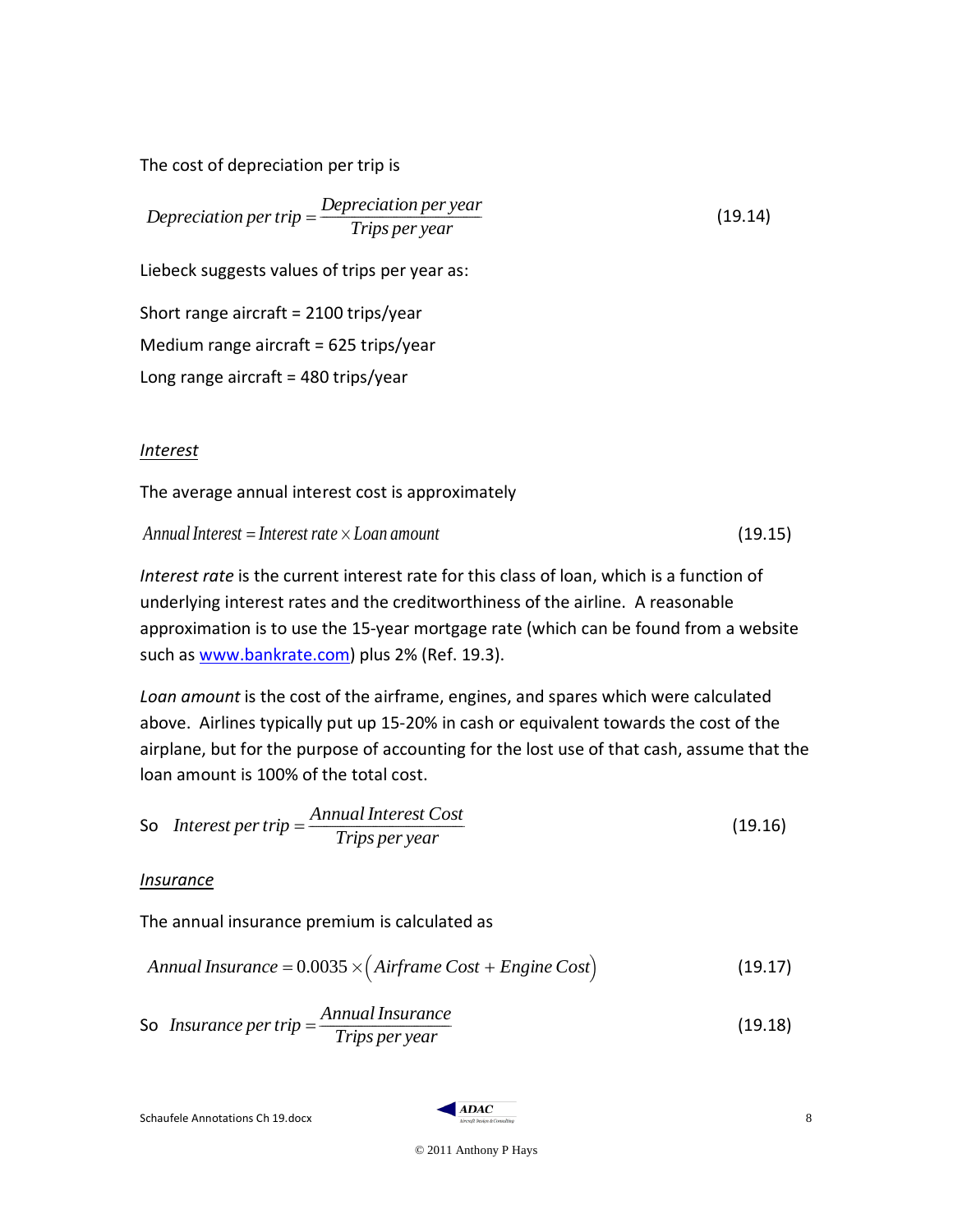# **Total DOC+I**

The total direct operating cost per trip is therefore the sum of the costs of

- Fuel cost
- Flight deck and cabin crew cost
- Total airframe maintenance cost
- Total engine maintenance cost
- Landing fee
- Navigation fee (for international flights)
- Depreciation, Interest, and Insurance